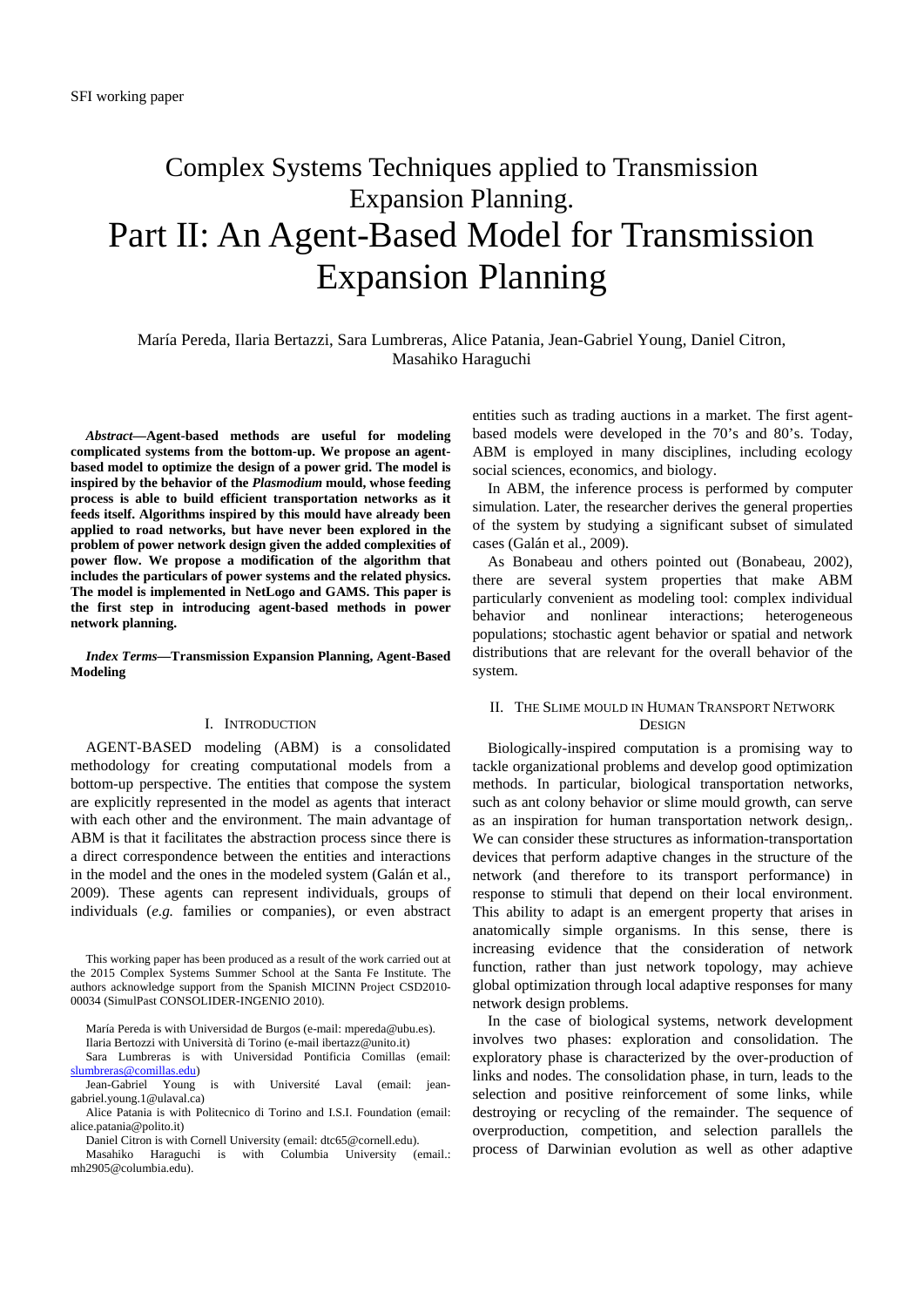processes found in a wide variety of contexts. In the case of biological network evolution, the final network structure is likely to represent a context-specific balance between the need for efficient transport, low cost, and robustness.

The inspiration for this part of our power grid design project comes from the work of (Tero et al., 2010). In their article, which is based on biological experiments, the authors argue that the slime mould *Physarum Polycephalum* creates a network efficient enough to compete with the railway system around Tokyo*. Physarum Polycephalum* is a unicellular organism able to interact intelligently with its environment, exploring and adapting to it. In the plasmodium stage of its life, *Physarum Polycephalum* explores its environment and creates an intracellular network that connects to all the food sources it has managed to locate.

In this sense, we can consider the slime mould to be a computation device trying to create a viable network for communication and transportation under a set of constraints set by its environment. These constraints are either attractive (food, favorable temperature, etc) or repulsive (toxins, predators, illumination, etc.) fields in the environment surrounding the mould. *Plasmodium and Physarum* have been shown to be able to solve many computational problems, such as finding the shortest path (Nakagaki, 2001), constructing hierarchies of planar proximity graphs (A. Adamatzky, 2009),execution of basic logical computing schemes (A. Adamatzky, 2009; Tsuda, Aono, & Gunji, 2004). It is also capable of sketchinga mathematical model of an adaptive network that solves a convoluted maze (Tero et al., 2010). The key underlying mechanism is positive feedback: greater conductivity results in greater flux, and this in turn increases conductivity.



**Figure 1. The slime mould builds a network of channels to bring nutrients efficiently to its core (Tero et al, 2007).** 



**Figure 2. Transportation network built by the slime mould for Tokyo and its surroundings (Tero et al, 2007).** 

(Watkinson et al., 2006) provide an example of a similar work but with the fungus *Phanerochaete Velutina*. Many fungi form reticulated mycelia that constantly adapt to the environment. (Watkinson et al., 2006) show that fungal networks can display both high transport capacity and robustness to damage. These properties are enhanced as the network grows while the cost of building the network decreases due to selective reinforcement and recycling of transport pathways.

Some studies tried to replicate the behavior of this specific slime mould by extrapolating its behavioral rules and simulating them in an ABM model. For instance, (Takamatsu, Takaba, & Takizawa, 2009) developed a network growth model with simple local rules that replicates the behavior of the mould. In their work, their simulated result of growth area size, move distance, and reach distance disagree with the experimental result, whereas the dimensionless indexes such as circularity, fractal dimension, and flatness agree with the experimental results.

An extensive work over a biological approximation of manmade road networks, using real petri dish experiments of *Plasmodium* or *P. Polycephalum* placed in geographicallyinspired environments, such as the United Kingdom (A. Adamatzky & Jones, 2009). All these works also allow for experimenting with disasters and disruption in the network structure.

These experiments with slime moulds and similar organisms, do have limitations when trying to use biologically-evolved networks to design human transportation networks. They require not only laboratory material and training, but also long hours of experimentation to find a stable path. Moreover, the constraints that can be represented in the mould environment are limited and very often fail to represent the details of human-created systems. Moreover, the process by which the specific mould develops its foraging network is not guaranteed to be optimal for any kind transportation network design, as different organisms have evolved to support different tasks and objectives.

To solve all of these problems, we propose to use a biologically-inspired network model incorporating positive and negative feedback on links and interaction with the environment (cost and distances) to develop a network of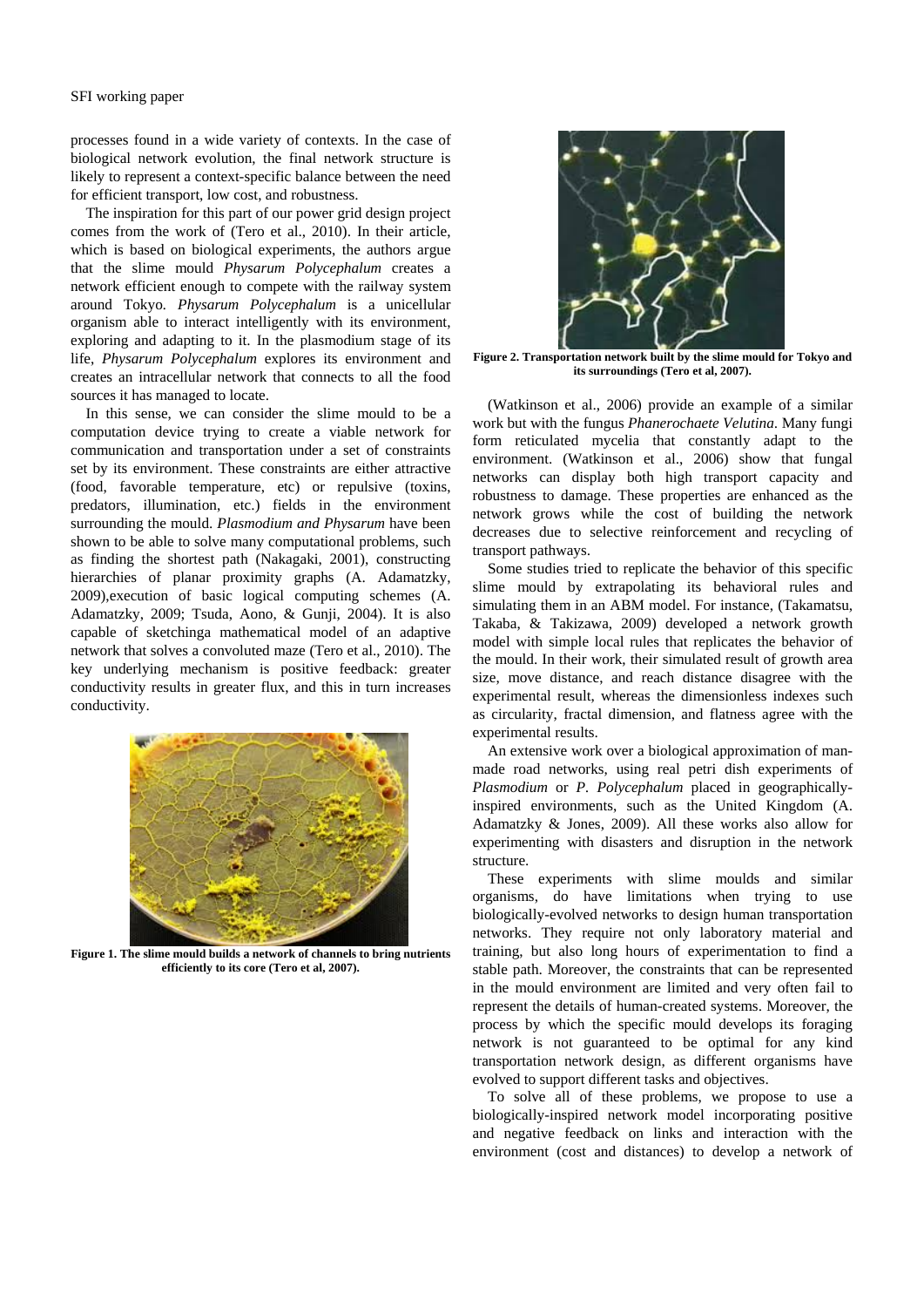electrical transmission which is both efficient and robust.

# III. ABM IN POWER SYSTEMS

ABMs have already been adapted for use by the power systems research community. In particular, the IEEE Power Engineering Socienty (PES) formed a working group to investigate the drivers and benefits of ABMs in 2007 (McArthur et al., 2007). The conclusions of the working group were that ABMs could, if used appropriately, be used as a modeling approach and for building flexible software systems in the power systems domain. The working group highlighted that ABM is a very natural way of modeling actors in some systems such as power markets. In a market, actors have attributes (such as prices) and possible actions (such as bidding or production in a generation market) which they take independently considering the characteristics of the environment. ABM can help understand the mechanics of such markets and the impact of changes in the actor attributes or behavior in the final outcome. The literature includes some examples of this type of study (Kiose & Voudouris, 2015; Shafie-Khah & Catalao, 2015). Among these recent applications, some of them study some specific aspects such as the dispatching of wind energy (Li & Shi, 2012), the modeling of demand elasticity through individual consumers (Karfopoulos et al., 2015; Thimmapuram & Jinho Kim, 2013), distributed generation (Divenyi & Dan, 2013), smart grids (Nguyen & Flueck, 2015; Niese et al., 2012; Prostejovsky, Merdan, Schitter, & Dimeas, 2013; Ross, Hopkinson, & Pachter, 2013) or micro grids (Chun-xia Dou & Bin Liu, 2013; Colson & Nehrir, 2011; Dimeas & Hatziargyriou, 2005).

In addition to market studies, ABMs have been applied to monitoring and diagnostics, given that power systems have a complex structure that needs to be managed using a very large set of data which is obtained in a distributed way (Davidson, McArthur, Mcdonald, Cumming, & Watt, 2006; Sharma, Srivastava, & Chakrabarti, 2015). For these reasons, ABMs have been used in the context of reliability analyses, post fault diagnosis (investigating the causes of a failure), or power system restoration (Davidson et al., 2006; Koesrindartoto, Sun, & Tesfatsion, 2005; Xu-Wen Yan, Li-Bao Shi, Liang-Zhong Yao, Yi-Xin Ni, & Bazargan, 2014). Other applications deal with control and automation (Buse, Sun, Wu, & Fitch, 2003; Chun-xia Dou & Bin Liu, 2013; Dimeas & Hatziargyriou, 2005; Divenyi & Dan, 2013; Nasri, Farhangi, Palizban, & Moallem, 2012; Prostejovsky et al., 2013; Ross et al., 2013; Yinliang Xu, Wenxin Liu, & Jun Gong, 2011). In addition, ABMs have been used as an optimization tool to calculate power flows (Nguyen & Flueck, 2015) or the economic dispatch (Kumar, Sharma, & Sadu, 2011).

### IV. ABM AND POWER NETWORK DESIGN

Although there have been a range of applications of ABMs to power systems, these have been focused on market simulation, control and automation. Applying ABMs to power systems planning has been far more limited. In addition, almost all of them deal with generation expansion, the generation companies' decision to install new power plants. The use of ABMs for this problem is a result of the deregulation of the market, meaning that power expansion decisions are not made centrally by a system planner, but are decided by each company independently. In this context, it is intuitive to define generation companies as agents and use ABMs to study the impact of different expansion strategies. This has been done in works such as reference (Gnansounou, Dong, Pierre, & Quintero, 2004).

However, the authors could not find any literature that deals with the planning of the transmission network using ABMs. This is probably explained by the fact that, although the generation market was liberalized, the transmission grid is still planned in a central way in most countries (Lumbreras, 2014). We develop our model in the context of a liberalized generation market but centralized transmission planning (Hemmati, Hooshmand, & Khodabakhshian, 2013).

Therefore, the agent planning the grid is usually unique (the TSO or Transmission System Operator) and decides which new transmission assets to install based on considerations about the net social benefit derived for the system as a whole.

There are two references which deal with TEP (Transmission Expansion Planning) and ABMs, (Motamedi, Zareipour, Buygi, & Rosehart, 2010) and (Yen, Yan, Contreras, Ma, & Wu, 2000). Reference (Motamedi et al., 2010) performs transmission expansion planning using an ABM to consider the generation companies behavior, but does not use ABM to plan the transmission expansion itself. Reference (Yen et al., 2000) uses ABM to identify coalitions in the system that is groups of two or more agents that would benefit from acting together. In this paper, coalitions are more likely to build transmission lines if all coalition members receive increased benefits, which are assessed by means of the bilateral Shapley value.

Our work differs from these previous articles in two main ways. Firstly, they consider a context where transmission is deregulated, while we assume that transmission planning is performed in a centralized way in accordance with the structure of the system in most countries. Secondly, they define agents that coincide with real agents in the system – generator companies, retailers or merchant line operators –that maximize their individual profits. Our agents do not coincide with real companies and do not maximize their individual profits. Our agents are an interpretation of the cells of P. *Plasmodium*, which build a network to benefit the entire organism. It is important to note that our aim is not to simulate the behavior of the entities that use the power transmission network but to *create efficient power grid designs drawing inspiration from slime mould growth strategies.* In order to do this, we use agents that, like the cells in the *Plasmodium*, use local information to build the links in the network.

#### V. A MOULD-INSPIRED MODEL

The power grid presents additional features that make this problem more complicated than transportation network design:

There are different types of nodes with different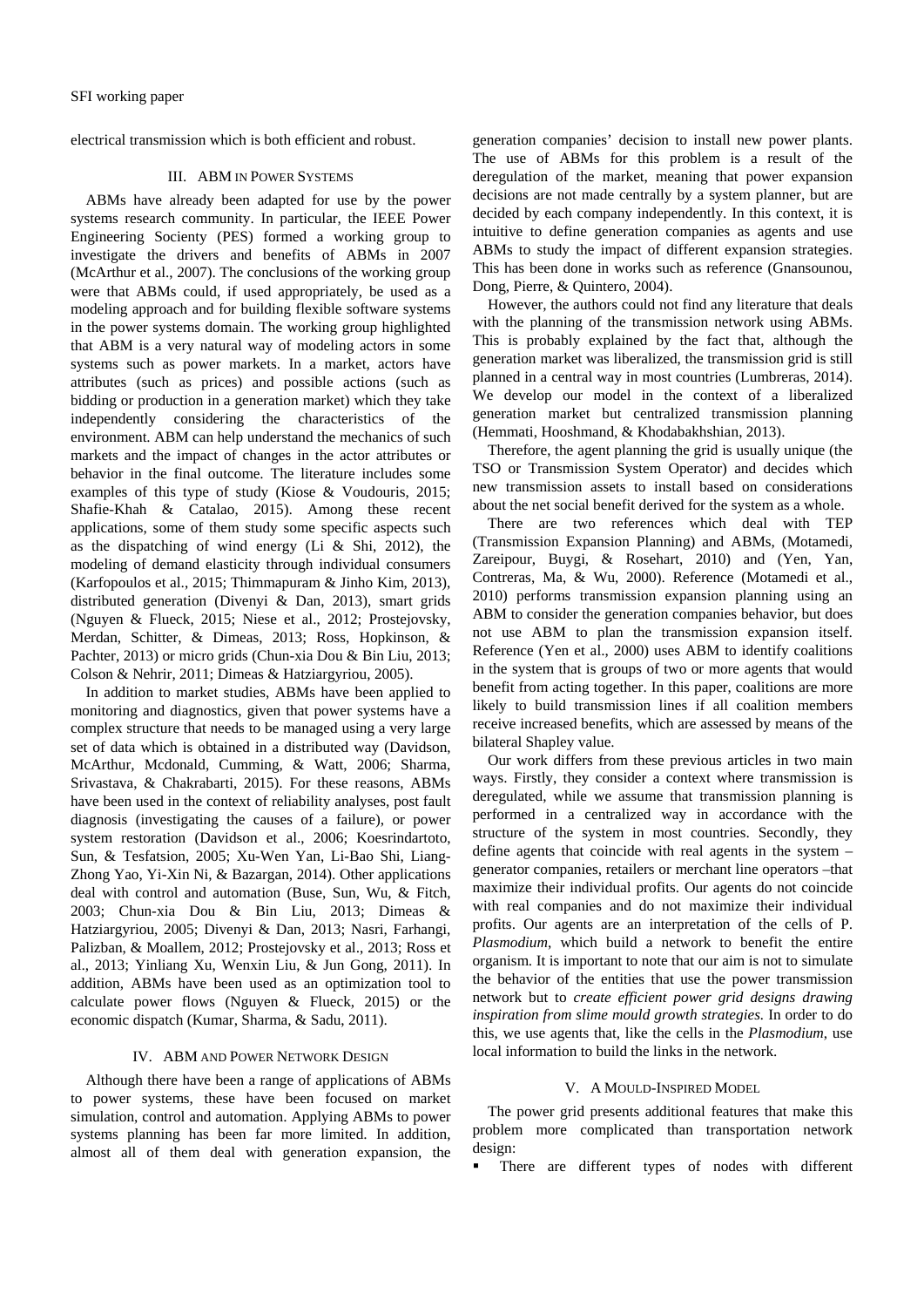attributes; we have sources (generators) and sinks (loads), with different prices and capacities.

 While the most efficient way of taking food to the core of the slime mould is to follow the minimum-distance paths, the most efficient use of power transmission lines is more complicated. In order to know the best way of using line capacities, it is necessary to solve an optimization problem for system operation. This operation problem decides the optimal way of satisfying demand using the existent generators and considering their prices and capacities, as well as the capacities of the existent transmission lines and the physical laws that govern the power flows. We model and solve this problem using GAMS and then feed the results to the ABM. The complete formulation of the system operation model can be found in the appendix section.

In order to describe the agent-based model developed, we are going to follow the ODD documentation protocol (Grimm et al., 2006). The model is coded in Netlogo 5.2 and may be downloaded at the website *www.openabm.org*.

Powergrid parameters:



**Figure 3. Input parameter area in "***Power Grid Mould"***.** 

*Power Grid Mould* is a model that grows a biologically inspired power distribution network. The goal of the model is to create efficient power distribution networks with an optimization-based growing process that is biologically inspired and that takes into account investment and operation cost.

## *A. Overview: entities, state variables, and scales.*

The model has three kinds of agents: sinks (demand), sources (generators), and links (transmission lines). Sources produce (generate) a certain amount of electrical power (variable "gen"), according to a maximum generation capacity. Sources have an attribute "type" that classifies them into different types. The type affects the maximum capacity and the cost of production, and models different production technologies.

Sinks represent nodes where demand is located (urban or industrial centers). The number of sinks and sources is selected during initialization and remains constant during simulation. Source and sink agents are characterized by the state variables in Table 1 and Table 2. During each time step, sources and links can be linked together by means of a link agent. Links represent power cable and are characterized by the state variables shown in Table 3.

| <b>Attribute name</b> | <b>Description</b>                              |  |
|-----------------------|-------------------------------------------------|--|
| s_type                | Source type.                                    |  |
| s cost                | Generation cost.                                |  |
| max_gen_capacity      | Maximum<br>generation                           |  |
|                       | capacity.                                       |  |
| gen                   | Power generated at this<br>node [MW]. It is the |  |
|                       | second-stage variable $g_{ii}^{\omega_i}$ in    |  |
|                       | the appendix section.                           |  |
|                       | Radius of influence to look                     |  |
|                       | for sources and sinks to link<br>to.            |  |
|                       |                                                 |  |

**Table 1. State variables that refer to sources.** 

| <b>Attribute name</b> | <b>Description</b>                    |  |
|-----------------------|---------------------------------------|--|
| s_type                | Source type.                          |  |
| s cost                | Generation cost.                      |  |
| max_gen_capacity      | Maximum generation                    |  |
|                       | capacity.                             |  |
| demand                | Power consumed at this                |  |
|                       | node [MW]. It is related to           |  |
|                       | the parameter $D_i^{\omega_t}$ at     |  |
|                       | section in section in the             |  |
|                       | appendix section.                     |  |
| $\mathbf{r}$          | Radius of influence to look           |  |
|                       | for sources and sinks to link         |  |
|                       | to.                                   |  |
| <b>PNS</b>            | Power Not Served. It is               |  |
|                       | related to the second-stage           |  |
|                       | variable $pns_i^{\omega_i}$ in<br>the |  |
|                       | appendix section.                     |  |

**Table 2. State variables that refer to sinks.** 

| VI. Attribute name  | VII. Description               |  |
|---------------------|--------------------------------|--|
| capacity            | Maximum power that the         |  |
|                     | cable can transmit.            |  |
| cable_flow          | Power that the cable is        |  |
|                     | transmitting.                  |  |
| reactance           | Reactance of the cable.        |  |
| cable_type_capacity | Cable type, related to the     |  |
|                     | indice variable $c$ in the     |  |
|                     | appendix section.              |  |
|                     | Toble 2. Links state monichles |  |

**Table 3. Links state variables.** 

The environment is an unwrapped (normal, with boundaries) 2D square surface of dimensions 30 x 30 Netlogo patches. The model is also characterized by a set of global parameters and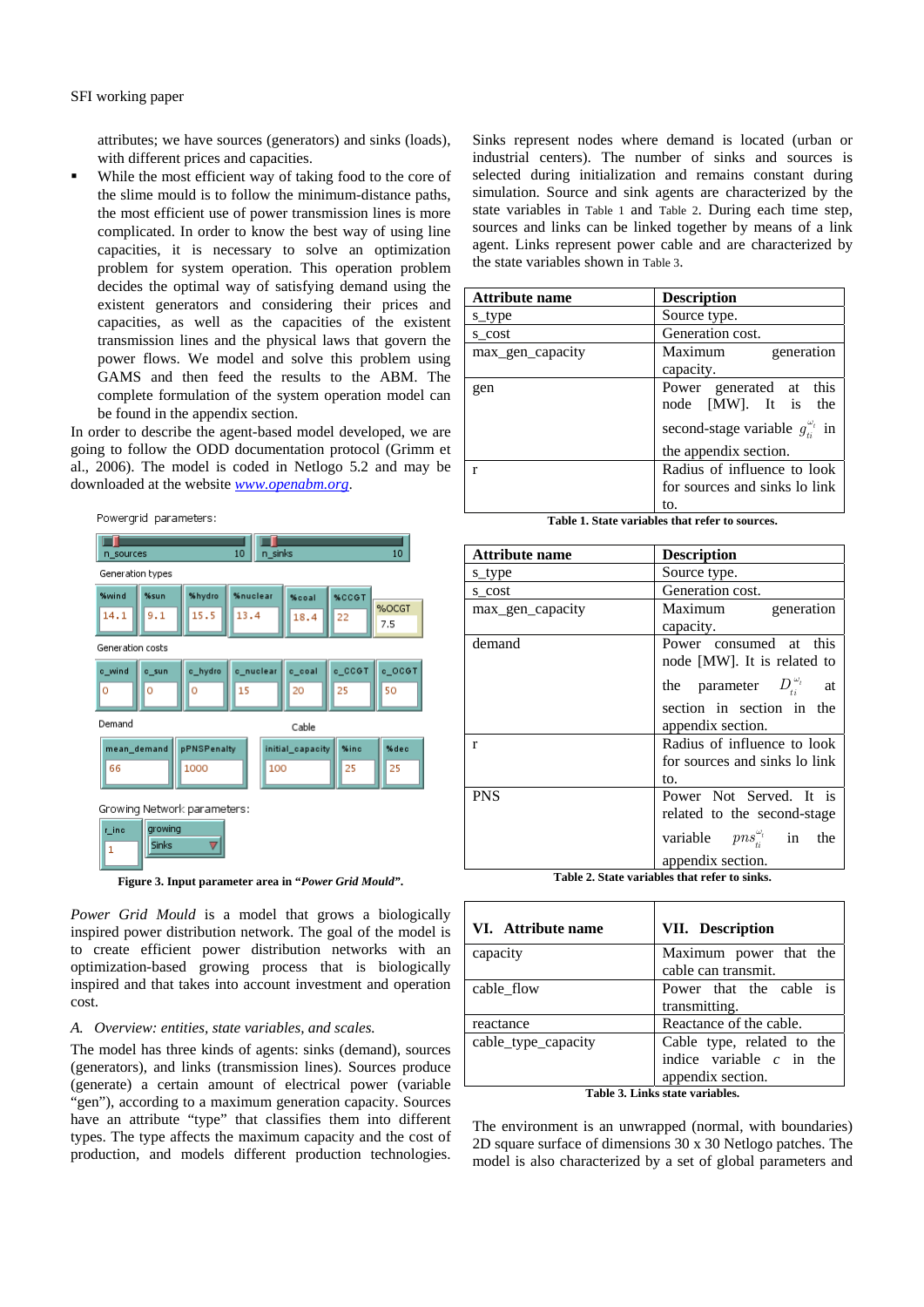study parameters which define an experiment. These are summarized in Table 4, together with generation subtypes and generation costs.

| <b>Attribute name</b> | <b>Description</b>                                                                                                                    |  |
|-----------------------|---------------------------------------------------------------------------------------------------------------------------------------|--|
| OptCost               | Operation cost.                                                                                                                       |  |
| <b>InvCost</b>        | Investment cost.                                                                                                                      |  |
| TotalCost             | The total cost of the<br>network results from adding<br>the operation and the<br>investment cost (TotalCost<br>$=$ OptCost + InvCost) |  |
| <b>PNSCost</b>        | Power<br>served<br>not                                                                                                                |  |
|                       | penalization.                                                                                                                         |  |

**Table 4. Global parameters. These are described in the next section in the appendix section.** 

| <b>Attribute name</b> | <b>Description</b>                                       |  |
|-----------------------|----------------------------------------------------------|--|
| n sources             | Number of nodes of type                                  |  |
|                       | source. The proportion of                                |  |
|                       | subtypes of nodes can be                                 |  |
|                       | defined in each experiment,                              |  |
|                       | as Table 6 shows.                                        |  |
| n_sinks               | Number of nodes of type<br>sink.                         |  |
| initial-r             | Sources and sinks' initial<br>radius of influence.       |  |
| r inc                 | Defines the new area of<br>influence r' of a node, being |  |
|                       | multiplied by r in each time<br>step.                    |  |
| initial_capacity      | Initial capacity of the cable                            |  |
| $%$ inc               | Percentage of<br>capacity<br>increasing.                 |  |
| %dec                  | Percentage of capacity<br>decreasing.                    |  |
| mean_demand           | Mean of the exponential                                  |  |
|                       | distribution that define                                 |  |
|                       | sinks' demand.                                           |  |
| pPNSPenalty           | Penalty for Non-Supplied                                 |  |
|                       | Energy.                                                  |  |

**Table 5. Study parameters.** 

# *A. Process overview and scheduling*

Each time step, the following processes are executed in order:

- Update influence area of sources and sinks (*halo*), which defines the maximum area in which agents will contemplate the creation of links.
- Create new cables
- Calculate power flows. This step is carried out in GAMS.
- Calibrate cables update cable capacity taking into account the information from power flows.
- Check convergence

These processes are described in section D. The order in which the agents perform the actions is random and the state variables are updated asynchronously.

# *B. Design concepts*

The model grows an adaptive network design that pursues to minimize the total cost of the final design while respecting the laws that govern the power system.

# *C. Initialization*

The initialization process is conducted by the user, choosing values for the relevant parameters. Nodes are placed randomly in the environment. Maximum capacity values for each source ("max\_gen\_capacity" parameter) are drawn from a uniform distribution on the interval [Capacity lower bound, Capacity upper bound], which present different interval bounds depending on the source's type, as shown in the tables. Sinks demand ("demand") is exponentially distributed, with a mean "mean\_demand" parameter. More details on the specific values given to these can be seen in section VIII.

# *D. Submodels*

# *1) Update influence area of sources and sinks.*

The agents responsible for the search of new nodes to link to can be performed by sources only, sinks only, or both sinks and sources. This can be configured in the interface.

Each time step, the area of influence of the searcher node defined by the agent state variable  $r$  is multiplied by  $r$  inc incrementing its magnitude. This means that, as the simulation runs, it considers linking nodes that are further and further apart. The relative speed of the growth of this area can be used to reflect different network architecture styles. If the area only grows slowly, shorter links are explored more, so that grids where there are predominantly local reinforcements are preferred. On the contrary, if the area grows quickly, longrange connections can be established, which fits the idea of *supergrid-*type architectures.

# *2) Create cables*

Each "searcher agent" randomly selects a new node in its radius of influence, if any, and linkes to it. Each cable is created with capacity equal to *initial\_capacity* parameter.

# *3) Flow*

The optimal operation of the system for the current network is calculated by using a linear model coded in GAMS (see the appendix section). This model solves the operation of the system, which satisfies demand using cheap generators as much as possible, respecting the maximum capacity constraints for both generation plants and the cables. When a sink does not receive enough power to fulfill its demand, a new cost appears, which is called "Power Not Served" (PNS). This is penalized in the optimization problem.

# *4) Calibrate cables*

The capacity of the cables is adapted at every time step, as the slime mold grows its connections to more profitable food sources.

Links which flow has reached the maximum value allowed by its capacity are updated to a higher capacity by a percentage defined by the parameter *%inc*. Analogously, those whose flow is inferior to the maximum flow permitted by the cable's capacity (and therefore are not used in full) have their capacity reduced by a percentage *%dec*. Cables which capacity is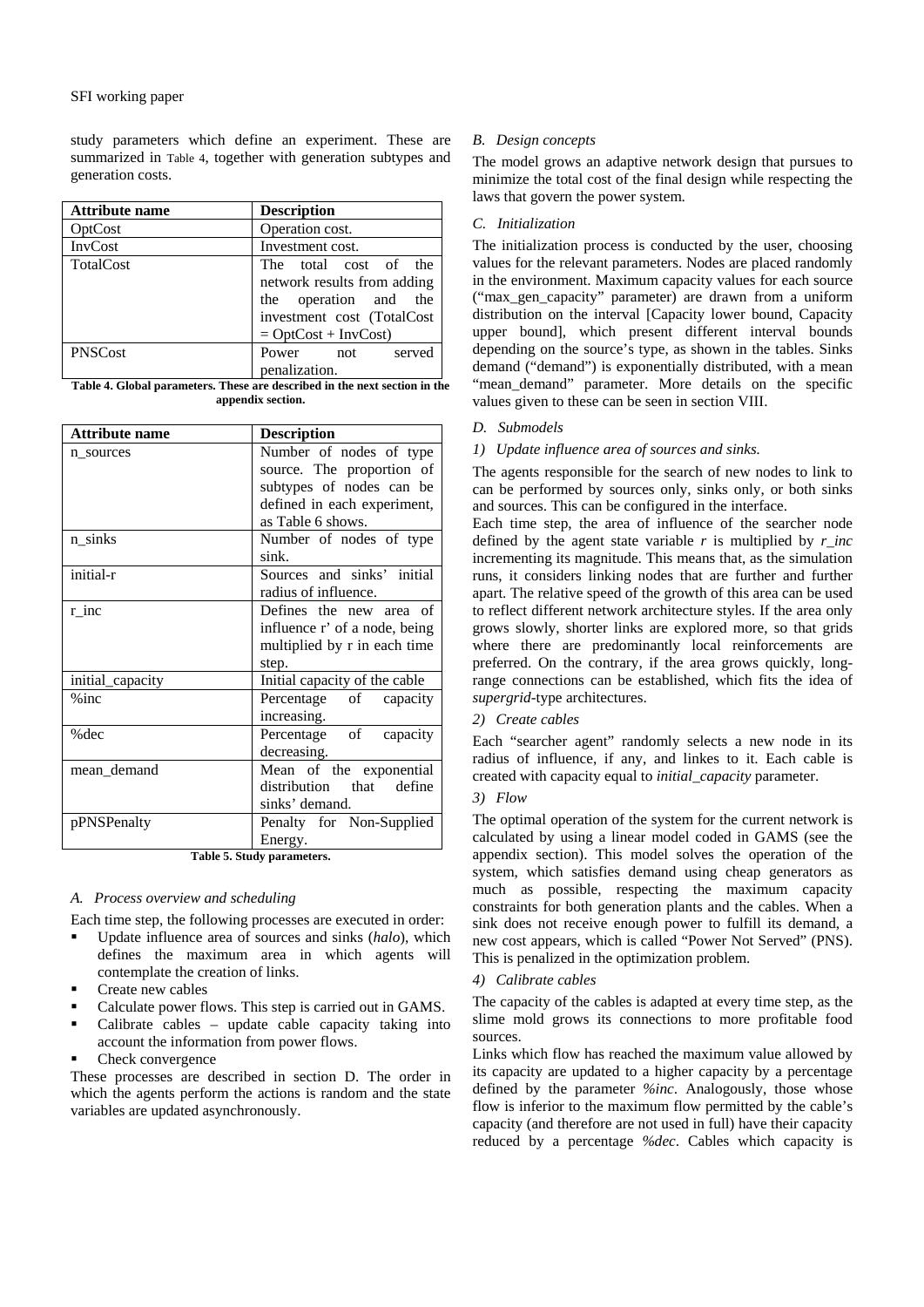below a minimum capacity are deemed no longer economically viable and are deleted.

## *5) Convergence criterion*

The simulation ends when a stationary state is reached. For checking the stationary state, we have used the coefficient of variance, as recommended by reference (Lorscheid, Heine, & Meyer, 2012). The coefficient of variance is a dimensionless measure of variance defined as the ratio between the standard deviation of the last *n* simulation results of the variable under study to the arithmetic mean of these measures. In our model, *n* can be selected in the interface to be the last five, twenty or hundred iterations, and the simulation stops when this coefficient is smaller than a fixed value.

### VIII. CASE STUDY

In order to get results that can be generalized, the ABM is applied to a set of problem instances generated at random following the statistical characteristics of the European power system (EWEA, 2015). Similarly, it assumes the costs and cable characteristics used in reference (Lumbreras, 2014).

Each simulation run specifies the number of generation and demand nodes, which are located randomly across a square with a side equivalent to 3000 km.

The model considers different types of generation: wind, sun, hydro, nuclear, coal, gas and fuel. Their relative characteristics can be seen in the table below:

| Technology  | <b>Relative</b><br>abundancebound<br>$(\%)$ | Capacity<br>llower<br>[MW] | Capacity<br>upper<br>bound<br>[MW] | Marginal<br>cost<br>$[$ <b><math>\Theta</math>MWh</b> ] |
|-------------|---------------------------------------------|----------------------------|------------------------------------|---------------------------------------------------------|
| Wind        | 14.10%                                      | 10                         | 500                                |                                                         |
| Sun         | 9.10%                                       | 10                         | 500                                |                                                         |
| Hydro       | 15.50%                                      | 10                         | 500                                |                                                         |
| Nuclear     | 13.40%                                      | 1000                       | 1500                               | 15                                                      |
| Coal        | 18.40%                                      | 500                        | 100                                | 20                                                      |
| <b>CCGT</b> | 22%                                         | 100                        | 500                                | 25                                                      |
| <b>OCGT</b> | 7.5%                                        | 100                        | 500                                | 50                                                      |

**Table 6. Characteristics of the generators.** 

Demand is exponentially distributed with an average value of 66 MW for each node. The penalty for Non-Supplied Energy (Power Not Supplied, PNS), that is, for not being able to satisfy demand, is 1000 EUR /MWh.

The agents can install transmission lines either in full (100% of their capacity), a fraction of their capacity (less than 100% of the capacity) or assuming several transmission lines can be installed in parallel (more than 100% of the capacity). The cable characteristics considered can be seen in the table below:

|                  | <b>Cable characteristics</b> |
|------------------|------------------------------|
| Rated power [MW] | 1213                         |
| Cost [M€km]      | 0.525                        |

| Reactance [ohm pu/km]                               | 0.008 |  |
|-----------------------------------------------------|-------|--|
| Table 7. Characteristics of the transmission lines. |       |  |

# IX. RESULTS

The parameter space of the model is potentially very wide, so in order to depict an initial sketch of how the results landscape may look like we decided to restrict our preliminary simulations to a narrow parameter subset. The number of both sinks and sources was fixed at 10, and we established an initial value for the capacity of 10% of the notional capacity of the transmission line.

The parameters that vary in this initial exploration are:

- What type of agent is allowed to create links from itself to its surroundings. This is equivalent to identifying the organism and the food in the biological metaphor. For example, if we identify sinks as the ones in charge of creating links, then the sinks represent the organism and the sources they connect to become the food sources. The reverse is also true when sources guide the network structure development. We also include the possibility that both types of agents are creating links.
- How fast each agent's area of influence (the space each organism "sees") increases. If it increases slowly, the network may take a long time to reach a state where longdistance cables are created, therefore implementing a more locally-based network. On the other hand, if the area increases quickly, it rapidly includes all the possible space, possibly considering supergrid-type networks that display many long-range connections but skipping useful local configurations.
- How cables adapt their relative capacity to their use in the network. As explained above, if a cable is not used at full capacity it slowly decreases its capacity to the point where it is eliminated from the network. If a cable is used at its full capacity, its capacity is adaptatively increased. The rates of these adjustments are two of the parameters of our model. We fix the level at which cables with very low capacity are deleted at 5% in this preliminary exploration.

How these parameters vary in our preliminar exploration experiment is summarized in Table 8:

| <b>Parameter</b>                                    | <b>NetLogo Model Name   Value range</b>                            |                       |
|-----------------------------------------------------|--------------------------------------------------------------------|-----------------------|
| Who<br><i>is</i><br>links                           | creating growing                                                   | Sink / Sources / Both |
| of influence per tick $1 = 10$ km)                  | Growth of the space $r_$ inc (in patch-distance $0.05 / 0.1 / 1.0$ |                       |
| Percentage<br>of<br>Adaptation<br>increasing cables | $%$ inc                                                            | 5/10/25               |
| Percentage<br>of<br>Adaptation<br>decreasing cables | $%$ dec                                                            | 5/10/25               |

**Table 8. Parameter ranges.**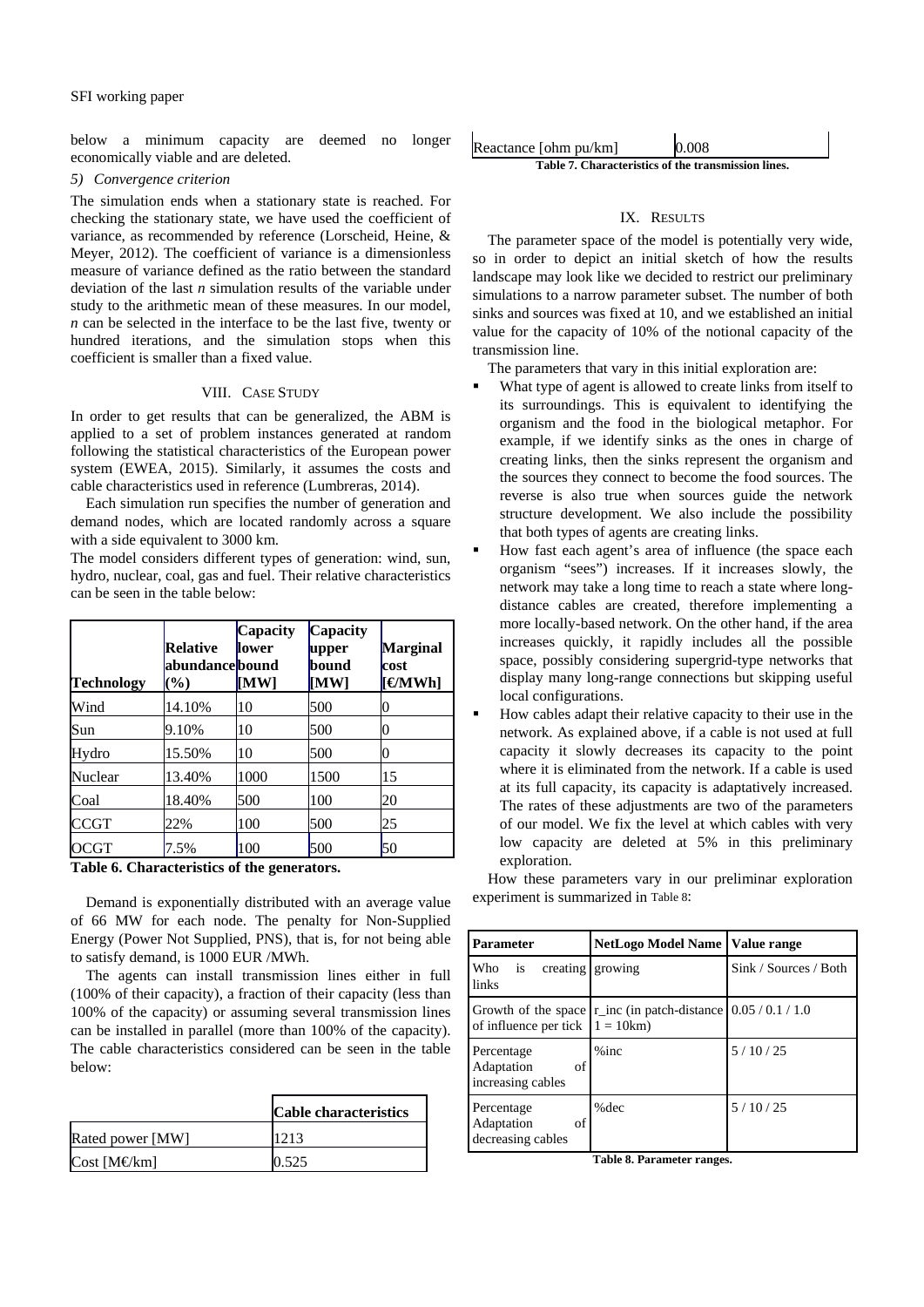With this narrow parameter range, we identified  $81 \ (3^4)$ parameter combinations. We run the simulation 30 times for each parameter combination in order to get statistically sound results.

Each simulation run returns the investment cost, operation cost, and total cost of building the network. The simulation also returned cable capacities.

Our results reveal no clear pattern. Further exploration will depict a better view of the results landscape in terms of cost fitness and network structure for specific parameters combinations that could result in improved network configurations. However, some preliminary discussion is possible at this early stage of experimentation.

Figure 5 to **Error! Reference source not found.** through 10

depict different outcomes vs. average cost over 30 replications of the same parameter combination. We consider these results to be descriptive only and intend to only use them to guide our next research steps.



**Figure 4. Example of evolution of a network in the developed model.** 



*1) Total Cost* 

**Figure 5. Distribution of total cost [EUR] in the preliminary experiments.** 

Total cost is the variable that gives the most information about a layout. It includes a measure of operation cost that decreases proportionally with PNS and generation cost, as well as a structural measure of transmission infrastructure investment cost. The latter is a function of the number of cables in the system, their type (not included in this preliminar exploration, but relevant for further ones) and length. Because the network is geographically embedded, the cable length distribution is an indicator of how local or global the network is.The highest peaks in total cost appear in the simulations where influence areas are grown most slowly  $(0,0.5)$ , regardless of who is creating the links. A tendencey for higher cost, even though not equally distributed, is recognizable in the outcomes of simulations where only sources create links. The smallest total costs appear in the experiments where sinks are in charge of the network creation. This could possibly reinforce our biological metaphor for demand agents looking for energy/food-like resources in their sourrounding environment.

#### *2) Operation cost*

A major part of the difference in total costs terms appears to be related to operation cost. The plot is organized in the same way as the previous one. In order to understand where this difference comes from, we need to look at PNS, exploration which will be carried out in the next step of the research. This difference is particularly evident in terms of orders of magnitude.Figure 6 shows the operation cost distribution, with data points grouped according to which agents are responsible for creating links and the growth rate of influence. The operation costs vary over orders of magnitude as the growth rate of influence increases. Slow-growing networks (when r inc is small) are more locally grouded, therefore they have a higher tendency for PNS at least at the first stages of the simulation. In addition, local networks can lead the flow optimization to solutions where the cheapest sources of energy available cannot be chosen, but nodes have to rely on the closest one in order to serve the demand. In order to understand where this difference comes from, we need to look at PNS, which will come in the next step of the research.

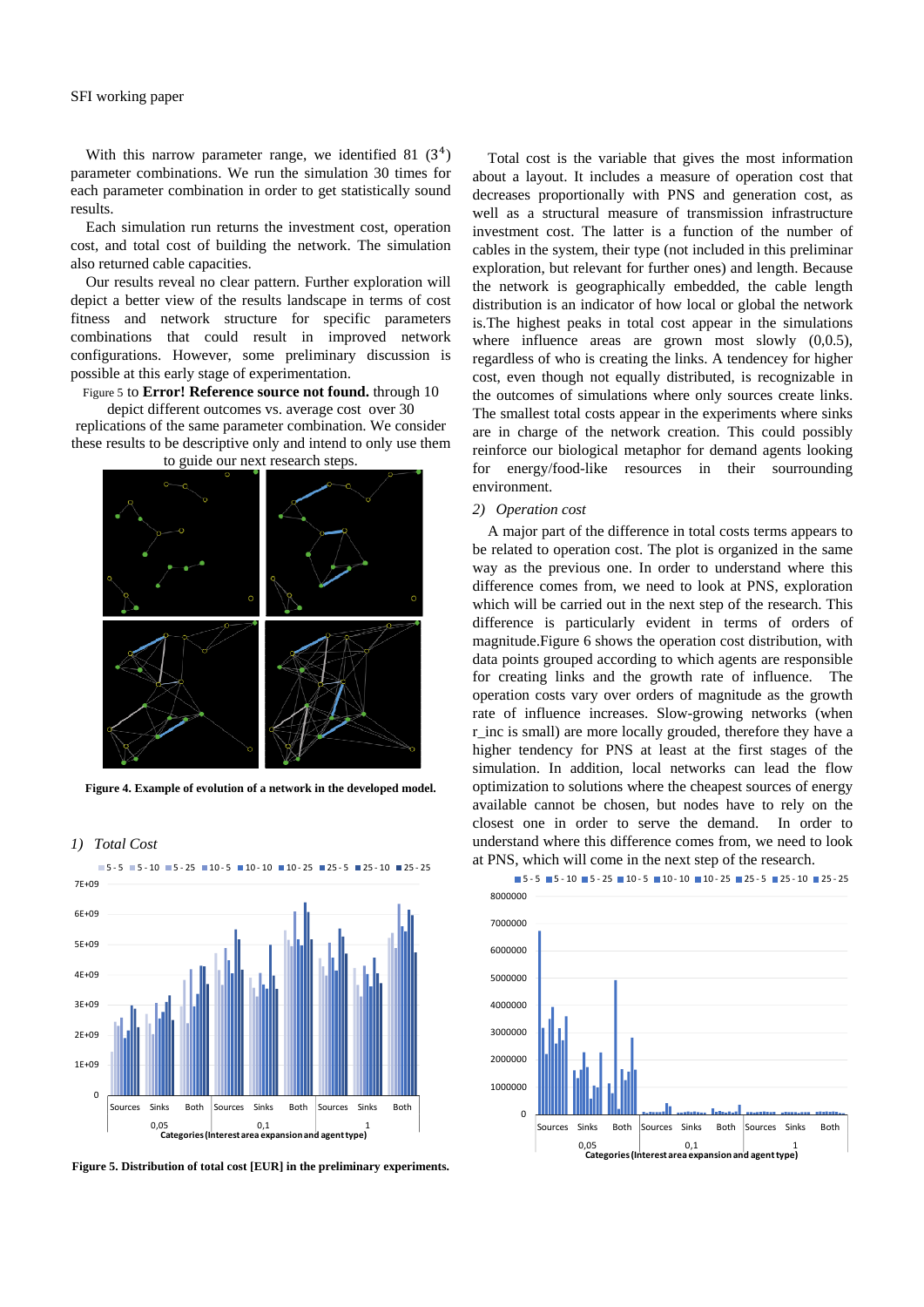#### **Figure 6. Distribution of operation cost [MEUR]in the preliminary experiments.**

#### *3) Investment Cost*

In terms of investment cost (which appears here as a single figure, not discounted by the amortizing factor used in the total cost computation), it seems possible that this variable takes higher values for more global networks, where the radius of influence of each agent is grows relatively quickly. The network structure created is likely to have longer cables, therefore being more expensive in terms of infrastructure investment. The same consideration can be made when looking at the values of investment cost for the case where both types of agents are resposible for growing the network. In this case, a higher number of cables is possible, therefore increasing the cost of the infrastructure, at least during the early stages of a simulation run. Will will further investigate this pattern in the next steps of the research process, looking carefully at the network structure and cable length as the network configurations stabilize.

#### **Figure 7. Distribution of investment cost [EUR] in the preliminary experiments.**

#### *4) Energy generation at sources*

The first clear outcome in terms of energy production indicators is that the minimum generation of the sources of each simulation is alway zero, meaning that there is always at least one generation source which is not producing at all. This is due to the algorithm's preference for using the energy coming from the cheapest sources.

 $\blacksquare$  5 - 5  $\blacksquare$  5 - 10  $\blacksquare$  5 - 25  $\blacksquare$  10 - 5  $\blacksquare$  10 - 10







**Figure 8. Distribution of source maximum generation [MW] in the preliminary experiments.** 

# *5) Cable Capacity*

Cable capacity distributions can give insignts into how the adaptation process of the network over its usage works. (Again, we will investigate this further in the next steps of research.) Given the present results, we can hypothezise that, intuitively, the average cable capacity increases as the adaptation process becomes more sensitive to capacity increases (the percentage increase of capacity when it is used in full) and decreases when the opposite process gains weights (the percentage decrease of capacity when it is not used in full.).



In terms of maximum value, cable capacity does not seem to display any obvious differences as the adaptation parameters change.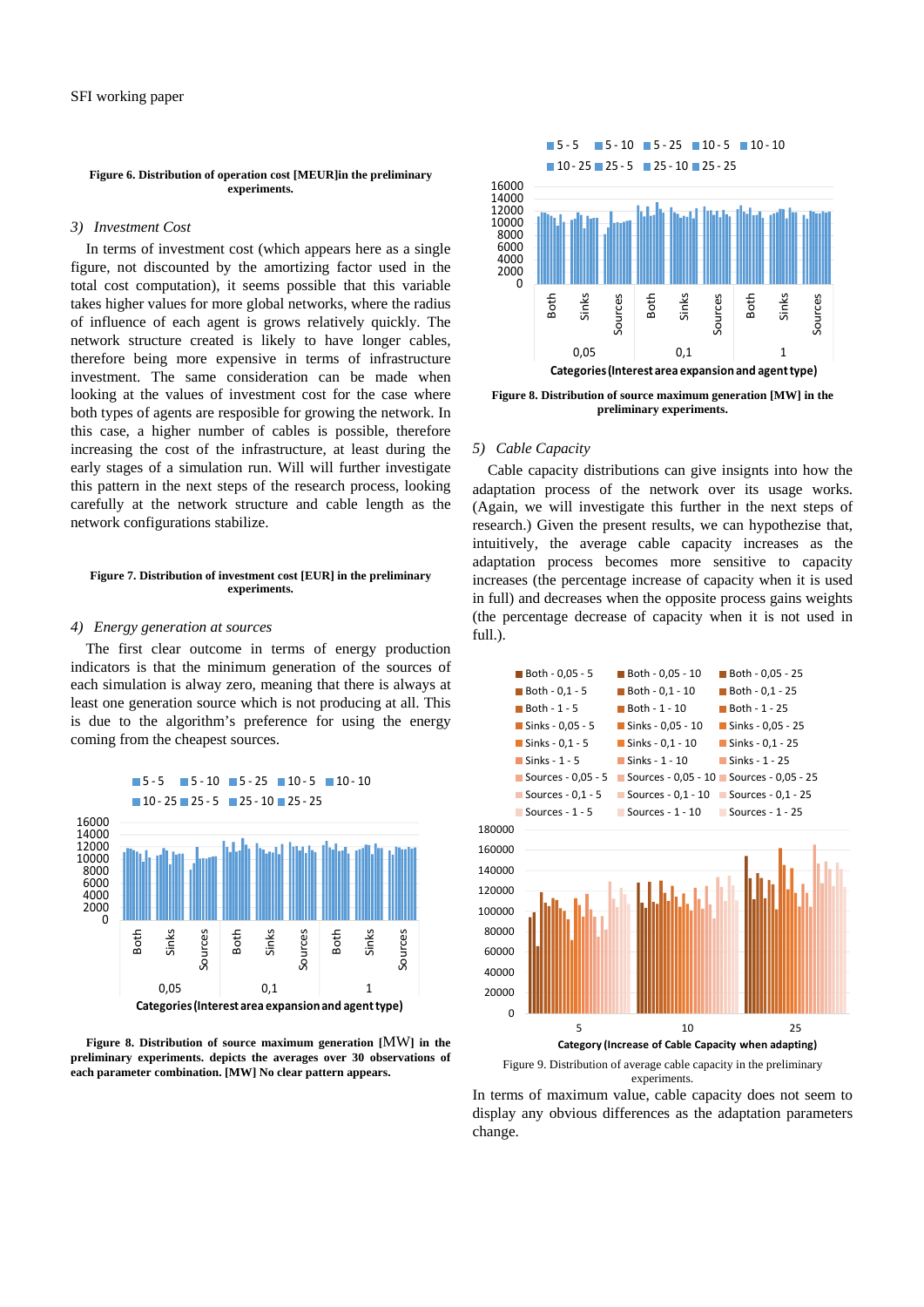#### X. CONCLUSIONS AND FURTHER WORK

We have developed an ABM to optimize power grid performance with respect to costs. The model is inspired in the behavior of the *Plasmodium* mould, which has already been applied to the design of transportation networks.

Nodes identify other nodes in their proximity and can link to them by a transmission line. The definition of the neighborhood of a node grows with time, so that as a simulation run progresses, transmission lines can be built between nodes that are further apart. This reflects the fact that the power transmission network is spatially embedded and lines are more expensive the longer the distance they stretch across.

Once new links have been placed, the operation of the system is calculated by an optimization model that takes into account generation and transmission capacities as well as the Kirchhoff's Laws that determine the physics of power flows. Lines that are used in full increase their capacities, while the ones that are not fully exploited decrease it. The model is implemented in NetLogo and uses GAMS to perform the optimal operation of the system.

We studied the effect of the different parameters of the model, as well as the impact of letting sinks, sources or both types of nodes be responsible for the expansion. It seems that the parameters with the largest effect the most in terms of costs are the speed of growth of the area of influence of the agents that grow the network. This speed of growth is related to the tendency to have more local reinforcements versus more long-range corridors (as in the so-called supergrid). The investment cost in this case study grows with the number of possible links available, that is, investment cost tends to be higher when both sources and sinks can create links and when the area of influence grows more quickly.

The next steps of this research should focus on:

- Comparing the performance of the ABM to classical methods (Mixed-Integer Programming, MIP). This could be made by means of a modified GAMS model that could return the optimal solution for the network.
- Modifying the ABM to consider discrete investment. This can be done in a relatively easy way, defining several discrete cable capacities and modifying the capacity increase/decrease rule to choose from among these allowed capacities during each time step. This discrete version of the ABM should also be compared to MIP.
- In addition, the problem could be extended to consider several operation scenarios. Similar versions of the rules can be used. The performance of this stochastic version should be studied.
- The increase rule we have used focuses on the use of a line. Alternatively, other rules can be used. An alternative that seems particularly interesting is the marginal value of capacity, which can be obtained as a result of the optimization model used for determining system operation.
- In order to enlighten the relationships between model's parameters and the response behaviour under study, a

complete space of parameters exploration and simulation result analysis must be conducted. To do so, we plan using Machine Learning tecniques to find patterns that will allow us to infer explanatory generalizations. ABM models have proven successful in other design problems and could be in this field too. We have carried out the first steps of a research line that could bring this tool to Transmission Expansion Planning.

#### XI. REFERENCES

- Adamatzky, A., & Jones, J. (2009). Road planning with slime mould: If physarum built motorways it would route M6/M74 through newcastle. *Arxiv,*
- Adamatzky, A. (2009). Developing proximity graphs by physarum polycephalum: Does the plasmodium follow the toussaint hierarchy? *Parallel Processing Letters, 19*(01), 105-127.
- Bonabeau, E. (2002). Agent-based modeling: Methods and techniques for simulating human systems. *Proceedings of the National Academy of Sciences of the United States of America, 99 Suppl 3*, 7280-7287.
- Buse, D., Sun, P., Wu, Q., & Fitch, J. (2003). Agent-based substation automation. *Power and Energy Magazine, IEEE, 1*(2), 50-55.
- Chun-xia Dou, & Bin Liu. (2013). Multi-agent based hierarchical hybrid control for smart microgrid. *Smart Grid, IEEE Transactions on, 4*(2), 771-778.
- Colson, C. M., & Nehrir, M. H. (2011). Agent-based power management of microgrids including renewable energy power generation. *Power and Energy Society General Meeting, 2011 IEEE,* pp. 1-3.
- Davidson, E. M., McArthur, S. D. J., Mcdonald, J. R., Cumming, T., & Watt, I. (2006). Applying multi-agent system technology in practice: Automated management and analysis of SCADA and digital fault recorder data. *Power Systems, IEEE Transactions on, 21*(2), 559-567.
- Dimeas, A. L., & Hatziargyriou, N. D. (2005). Operation of a multiagent system for microgrid control. *Power Systems, IEEE Transactions on, 20*(3), 1447-1455.
- Divenyi, D., & Dan, A. M. (2013). Agent-based modeling of distributed generation in power system control. *Sustainable Energy, IEEE Transactions on, 4*(4), 886-893.
- EWEA. (2015). *Wind in power. 2014 european statistics.*
- Galán, J. M., Izquierdo, L. R., Izquierdo, S. S., Santos, J. I., Del Olmo, R., López-Paredes, A., et al. (2009). Errors and artefacts in agent-based modelling. *Journal of Artificial Societies and Social Simulation, 12*(1), 1.
- Gnansounou, E., Dong, J., Pierre, S., & Quintero, A. (2004). Market oriented planning of power generation expansion using agent-based model. *Power Systems Conference and Exposition, 2004. IEEE PES,* pp. 1306-  $1311$  vol. 3.
- Grimm, V., Berger, U., Bastiansen, F., Eliassen, S., Ginot, V., Giske, J., et al. (2006). A standard protocol for describing individual-based and agentbased models. *Ecological Modelling, 198*(1), 115-126.
- Hemmati, R., Hooshmand, R. -., & Khodabakhshian, A. (2013). Comprehensive review of generation and transmission expansion planning. *Generation, Transmission & Distribution, IET, 7*(9), 955-  $964.$
- Karfopoulos, E., Tena, L., Torres, A., Salas, P., Jorda, J. G., Dimeas, A., et al. (2015). A multi-agent system providing demand response services from residential consumers. *Electric Power Systems Research, 120*, 163-176.